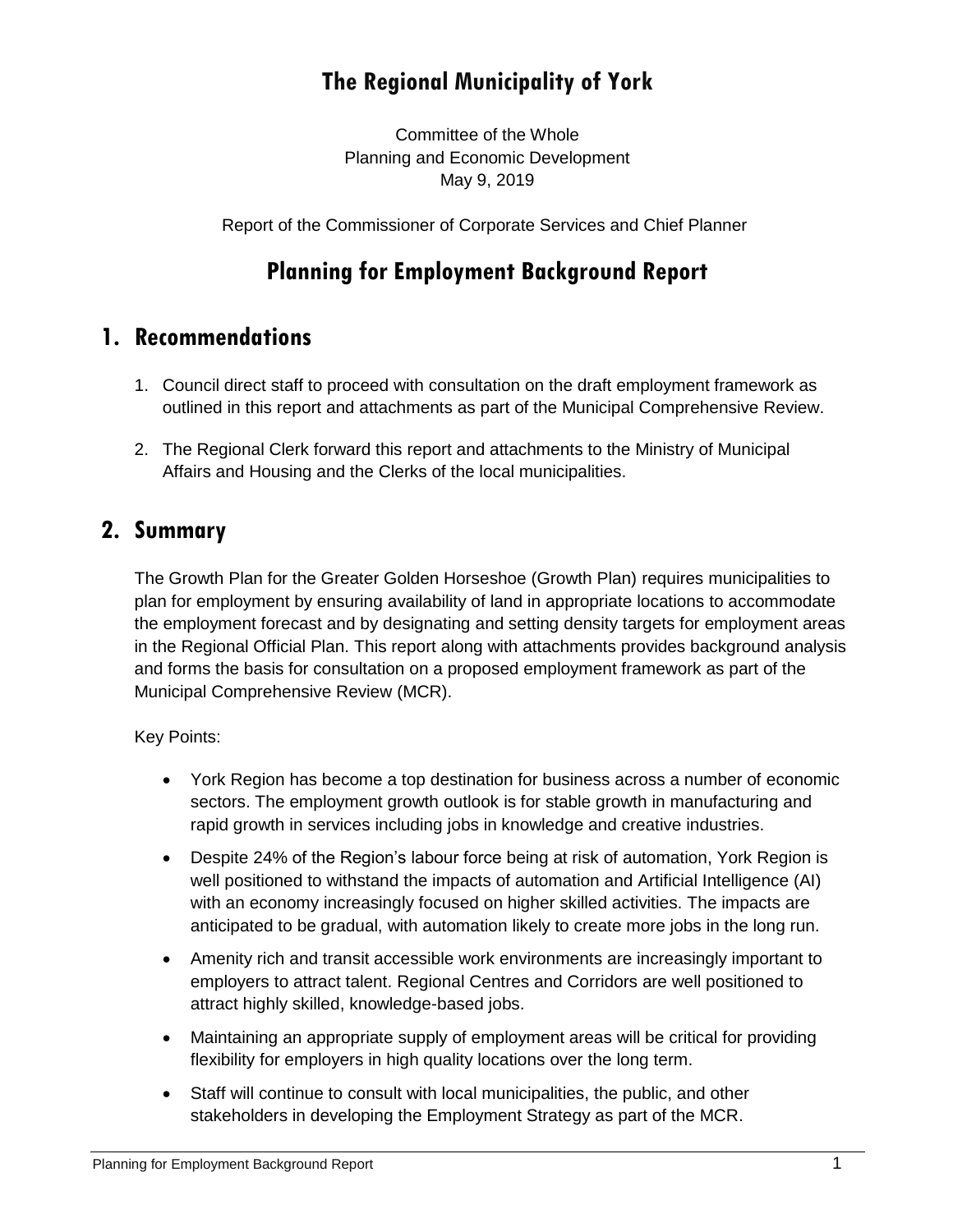# **3. Background**

### **Business and job growth are fundamental to the economic vitality and long term livability of York Region**

York Region is in competition with municipalities around the world to retain and grow existing businesses, attract new employers, skilled employees, and good paying jobs. The attraction of new businesses and growth or expansion of existing business operations are the generators of wealth and job creation. A region that can attract and keep high quality jobs across a range of sectors will increase economic stability for the entire community, improve resiliency, and raise the overall standard of living.

Providing residents with access to a full range of employment opportunities contributes toward the overarching goal of the Growth Plan of building complete communities. Complete communities provide opportunities for residents to work close to where they live, reducing impacts on the environment and reliance on the automobile. Communities that offer a mix of land uses and a range of commuting alternatives offer optimal conditions to support knowledge based employment growth and to attract highly skilled and talented employees.

### **This is one of a series of reports to support planning for employment through the Regional Municipal Comprehensive Review**

Through the MCR, York Region will be updating employment policies and the employment forecast in the Regional Official Plan (ROP). The Region is forecast to grow to 900,000 jobs by 2041, growth of approximately 264,000 jobs from 2018. To plan for this employment growth, a number of employment related reports are being presented to Council:

- 1. [Proposed Employment Area Conversion Criteria](https://yorkpublishing.escribemeetings.com/filestream.ashx?DocumentId=3161) and [York Region 2018 Employment](https://yorkpublishing.escribemeetings.com/filestream.ashx?DocumentId=3159)  [and Industry](https://yorkpublishing.escribemeetings.com/filestream.ashx?DocumentId=3159) reports presented to Regional Council in March 2019
- 2. Planning for Employment Background Report
- 3. Employment forecast (by employment type) and land needs assessment to 2041, incorporating staff recommendations on employment area conversions
- 4. Draft policies and mapping of employment areas for the York Region Official Plan

These reports will form part of a broader series of reports and studies summarized in Figure 1 associated with the Region's Municipal Comprehensive Review.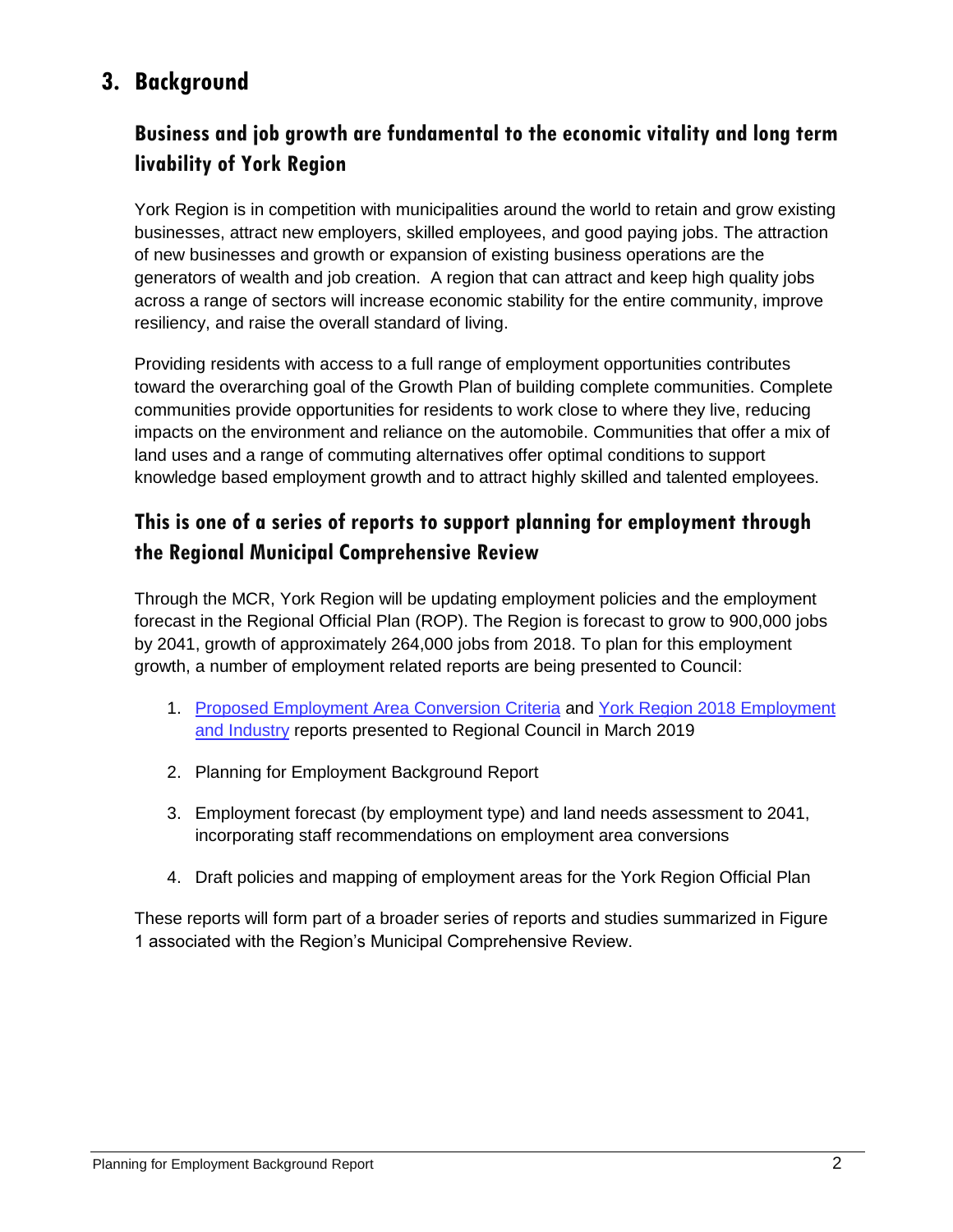# **Figure 1 Municipal Comprehensive Review Components**



Source: York Region Planning and Economic Development

# **The report provides an overview of recent and anticipated employment trends and key findings from a global jurisdictional scan on planning for employment**

For forecasting and land needs assessment purposes, employment is categorized into four types:

- 1. Employment area: employment within designated employment areas, excluding major office, and typically including manufacturing, warehousing, and ancillary retail uses
- 2. Major office: employment in free standing office buildings of 20,000 square feet or greater
- 3. Population-related: jobs serving the local population such as retail and services, including those working from home
- 4. Rural: primary and agricultural jobs dispersed throughout rural areas

This report is a summary of the content contained in Attachment 1 and provides an overview of recent and anticipated employment trends in the Region as well as key themes from a global jurisdictional scan of municipalities planning for the changing nature of employment. To inform the analysis on anticipated employment trends, York Region retained Hemson Consulting to prepare a [York Region Future Employment Trends Study.](https://www.york.ca/wps/portal/yorkhome/yorkregion/yr/municipalcomprehensivereview/municipalcomprehensivereview/!ut/p/a1/vZRNb8IwDIZ_Dcco7kdoOGbVBC2iHJg02gvq0kDDaFpKKOt-_cJ2QwLGFM0329Jjv7L84gwvcabyTm5yLWuV7855NlxFbBxNJlOI5z4NgcGcxW5AgU4D_IoznHGlG13itG9XvFZ#.XMDphUhKiUk)

Understanding employment trends will be a critical input to the Region's employment forecast and policy update as well as the designation of employment areas in the Regional Official Plan, a responsibility that was uploaded to the Region by the 2017 Growth Plan.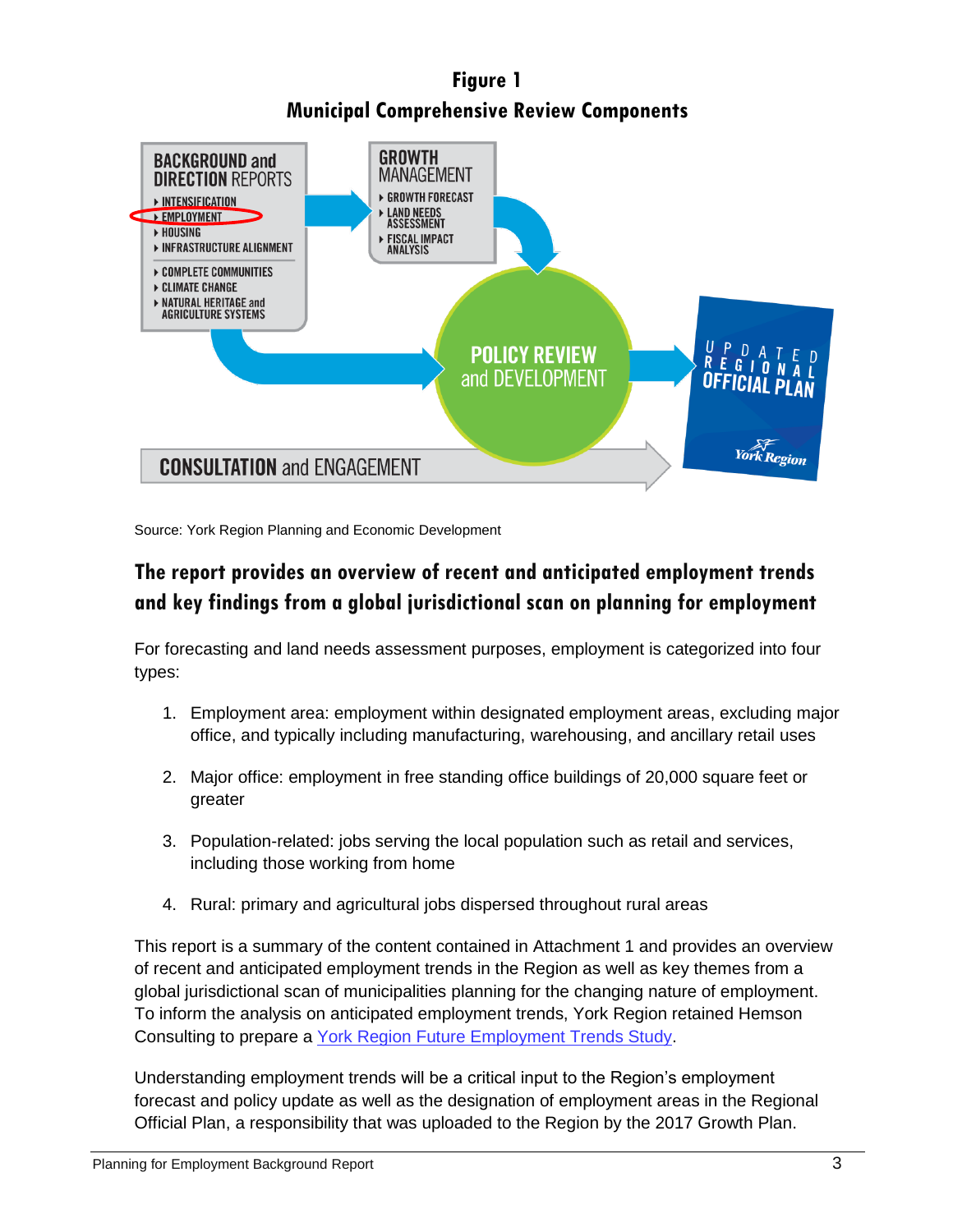### **Local municipalities, Regional programs, and a number of industry partners play important roles in achieving the Region's long term employment goals**

Through its updated forecast to 2041, York Region will be responsible for distributing employment growth to each of the nine local municipalities. Local municipalities will then be required to update their official plans to conform to the Regional Official Plan and plan to achieve the employment forecast. While the trends work presented in this report is important to inform the forecast, close collaboration between regional and local municipal staff will continue in order to ensure that regional policy directions align with local municipal planning objectives. Regional staff have been meeting with local municipal staff on a regular basis to discuss specific local issues.

Business attraction and economic growth in the Region is highly dependent on Regional plans, studies, and programs that recognize the importance of economic vitality as well as collaborative efforts of a number of public and private partners such as the Building Industry, local Chambers of Commerce, Boards of Trade, and institutions such as colleges, universities, and hospitals. Planning for employment through the MCR is also being coordinated with the update of York Region's Economic Development Action Plan, which sets out a strategic course of action for the economic growth and prosperity of the Region over the four year Council term.

# **4. Analysis**

### **TRENDS ANALYSIS**

# **The globalization of markets, automation, and the 'digital economy' are key drivers reshaping the Greater Golden Horseshoe economy**

The economic landscape of the Greater Golden Horseshoe (GGH) has undergone economic transformation over the past several decades. According to recent studies, innovation, automation, and globalization are the main drivers of this economic change. The shift towards automation is resulting in less demand for lower skill and routine-based work and fostering growth in high skilled and knowledge-intensive industries such as business services, professional, scientific and technical services, finance, and insurance. Office space is being re-defined as a result of computer and digital technologies, and the emergence of e-Commerce has resulted in significant growth in the distribution and logistics sector and impacted traditional retail operations.

This shift is having an impact on locational preferences and the nature of work. There has been a growing concentration of employment in Downtown Toronto due to a number of factors including employee preferences of the millennial workforce, downtown transit connections, and access to a range of amenities. There has also been an increase in selfemployment and the number of people working at home or with no fixed workplace address, and in contract or part-time capacity.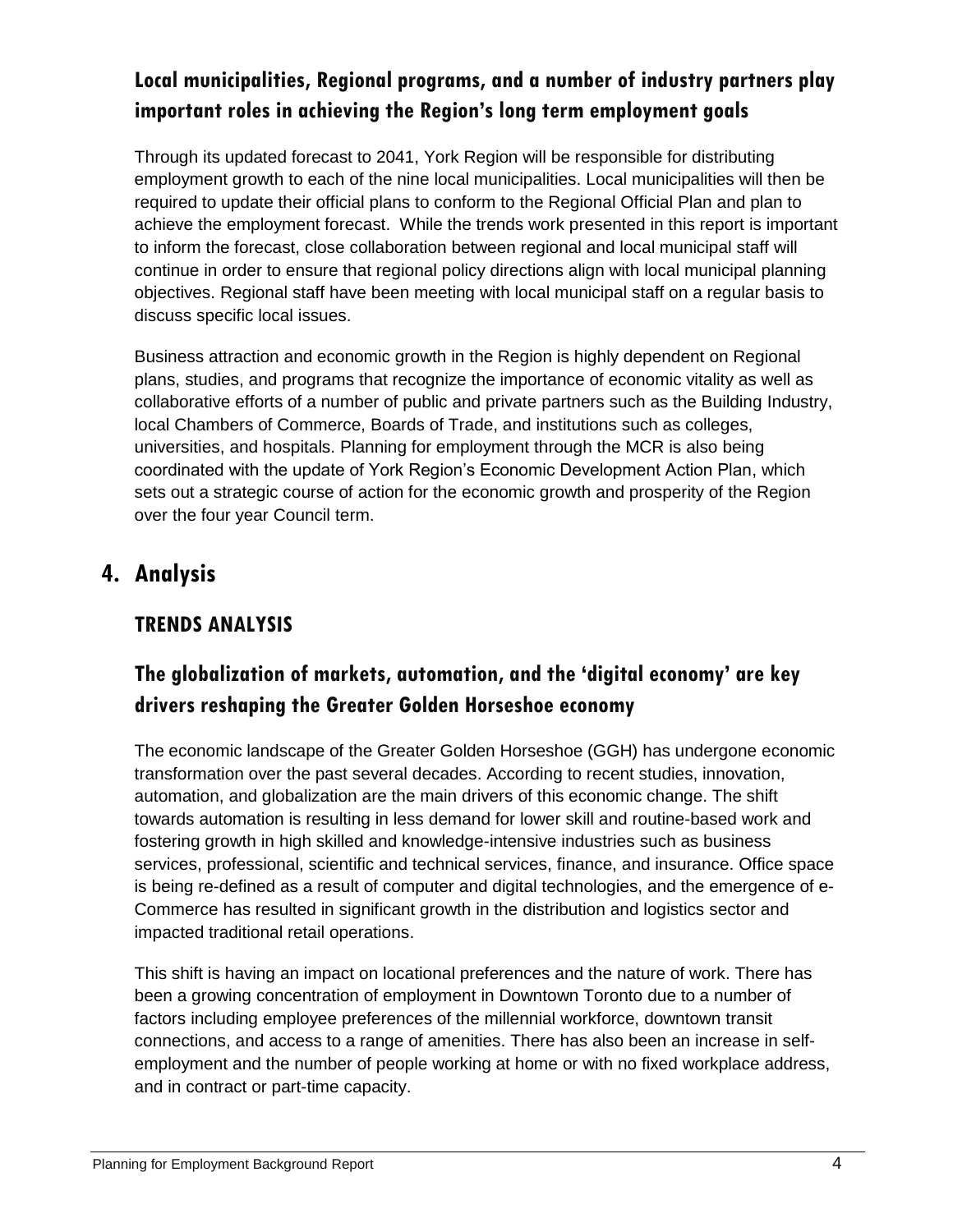# **The outlook for employment growth in York Region remains favourable, driven by rapid growth in higher skilled and knowledge-based jobs**

Within broader economic trends, the growth outlook for the GTHA and York Region remains positive. Since 1971, employment growth in the Region has outpaced population growth, growing at an average rate of 5.8 per cent per year, compared to population growth of 4.3 per cent. York Region has evolved into a top destination in the GGH and Canada for businesses across a number of industries and key economic clusters. As shown in Figure 2, the diversity of the Region's employment base promotes resiliency in the face of potential disruptions. The Region is home to the highest technology sector concentration in Canada relative to population and the second largest financial services cluster in Ontario. Some of the world's biggest companies are located in the Region, many of which are leaders in their industries. A sample of these companies includes IBM, Allstate, Honda, Johnson & Johnson, Oracle, FedEx, and General Motors.



# **Figure 2 Distribution of York Region Employment by Sector, 2018**

Source: York Region Planning and Economic Development, 2018

The outlook for employment growth in York Region is for relative stability in the manufacturing sector with continued rapid growth in professional and service-based industries. With an economy increasingly focused on higher-skilled activities, including knowledge-based and creative industries, York Region is well positioned to compete for new business investment in the years to come. Over the past decade, employment in knowledgebased sectors (industries premised on their intensive use of technology and/or human capital) grew by 40 per cent compared to employment Region-wide at 32 per cent. Investment from Regional Council in key business supportive initiatives such as the recent introduction of Region-wide bandwidth (YorkNet) and commitment to a York Region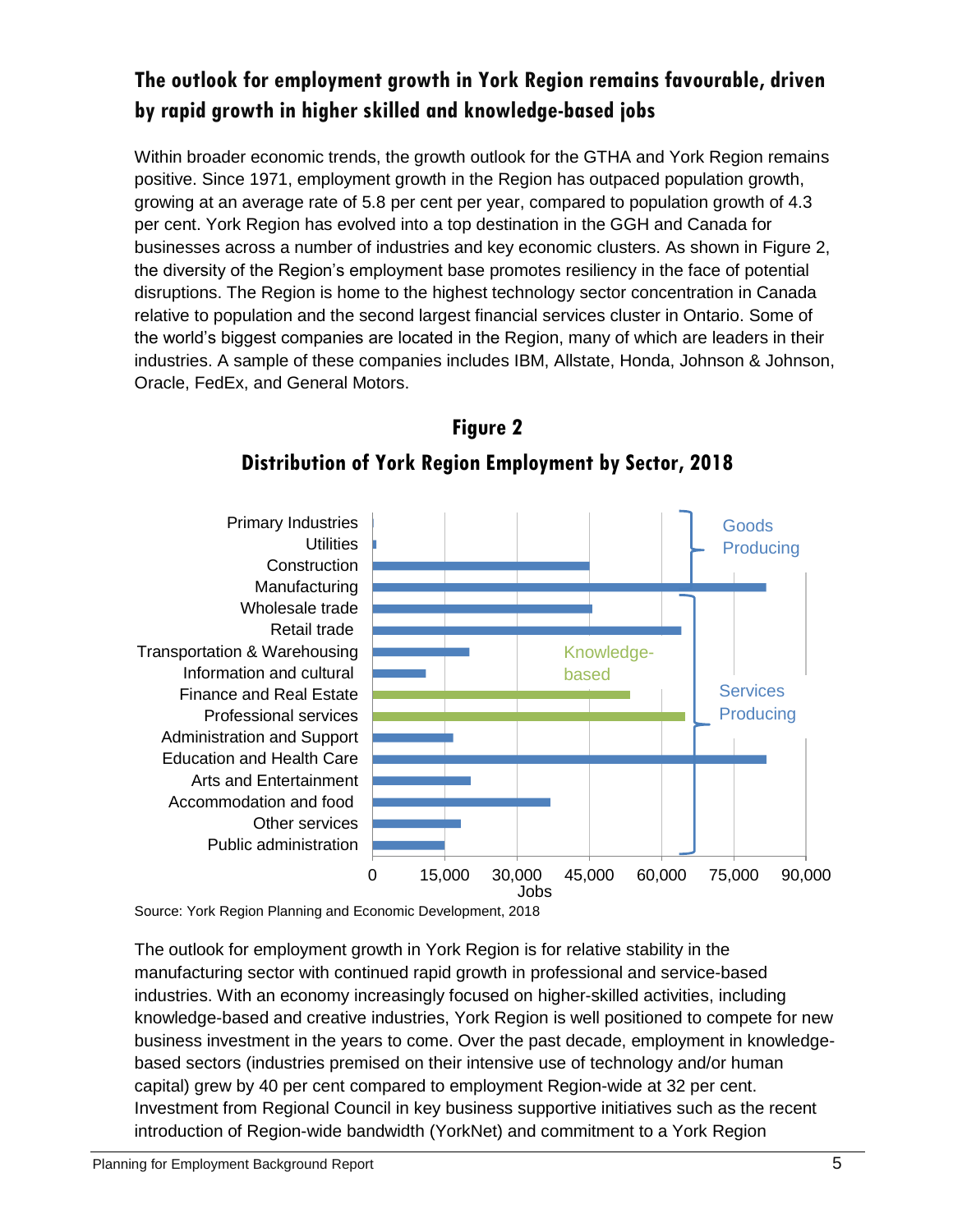University Campus in Markham is important in supporting existing and new businesses in these rapidly growing sectors.

### **York Region is well positioned to withstand impacts of automation**

The impacts of automation and AI by economic sector are related to several factors including overall susceptibility to automation, level of employment, and concentration of certain industries within the economy as well as the ability for displaced workers to transition to comparable jobs. According to Hemson, the impacts of automation and AI will occur gradually and likely create more jobs in the long run. This is consistent with broader historical trends that have seen technological advancements create jobs that did not exist in the past.

As shown in Table 1, based on the analytical framework developed by the Brookfield Institute and analysis from Hemson, an estimated 24 per cent of York Region's 2016 employed labour force, or 133,200 jobs, is at risk of automation over the next 10-20 years. A similar analysis for jobs located within the Region indicates that 143,000 jobs, or 25 per cent of 2018 surveyed employment, are at risk of being automated. Automation has the potential to impact all economic sectors; however, relatively lower-skilled and routine-based occupations such as manufacturing are particularly susceptible. Compared to the national average of 42 per cent, the share of occupations at risk is much lower in York Region as a result of its diverse economy and strength in high-skilled knowledge based sectors less susceptible to automation.

| <b>Occupation</b>                  | <b>Potential for Automation Potential Jobs Lost</b> |         |
|------------------------------------|-----------------------------------------------------|---------|
| <b>Manufacturing and Utilities</b> | 62%                                                 | 12,800  |
| <b>Trades and Transport</b>        | 39%                                                 | 22,400  |
| Business, Finance, and Admin       | 39%                                                 | 41,600  |
| <b>Sales and Service</b>           | 35%                                                 | 43,300  |
| Natural Resources and Agriculture  | 16%                                                 | 800     |
| <b>Health Occupations</b>          | 7%                                                  | 2,300   |
| Arts, Culture, Recreation & Sport  | 5%                                                  | 900     |
| Natural and Applied Sciences       | 7%                                                  | 3,800   |
| <b>Management Occupations</b>      | 4%                                                  | 3,000   |
| Education, Law, & Government       | 4%                                                  | 2,300   |
| <b>York Region Total</b>           | 24%                                                 | 133,200 |

# **Jobs at risk of Automation in the York Region Employed Labour Force**

**Table 1**

Note: Reflects jobs held by York Region residents, does not represent actual jobs in the Region. Source: Hemson Consulting based on methodology from Brookfield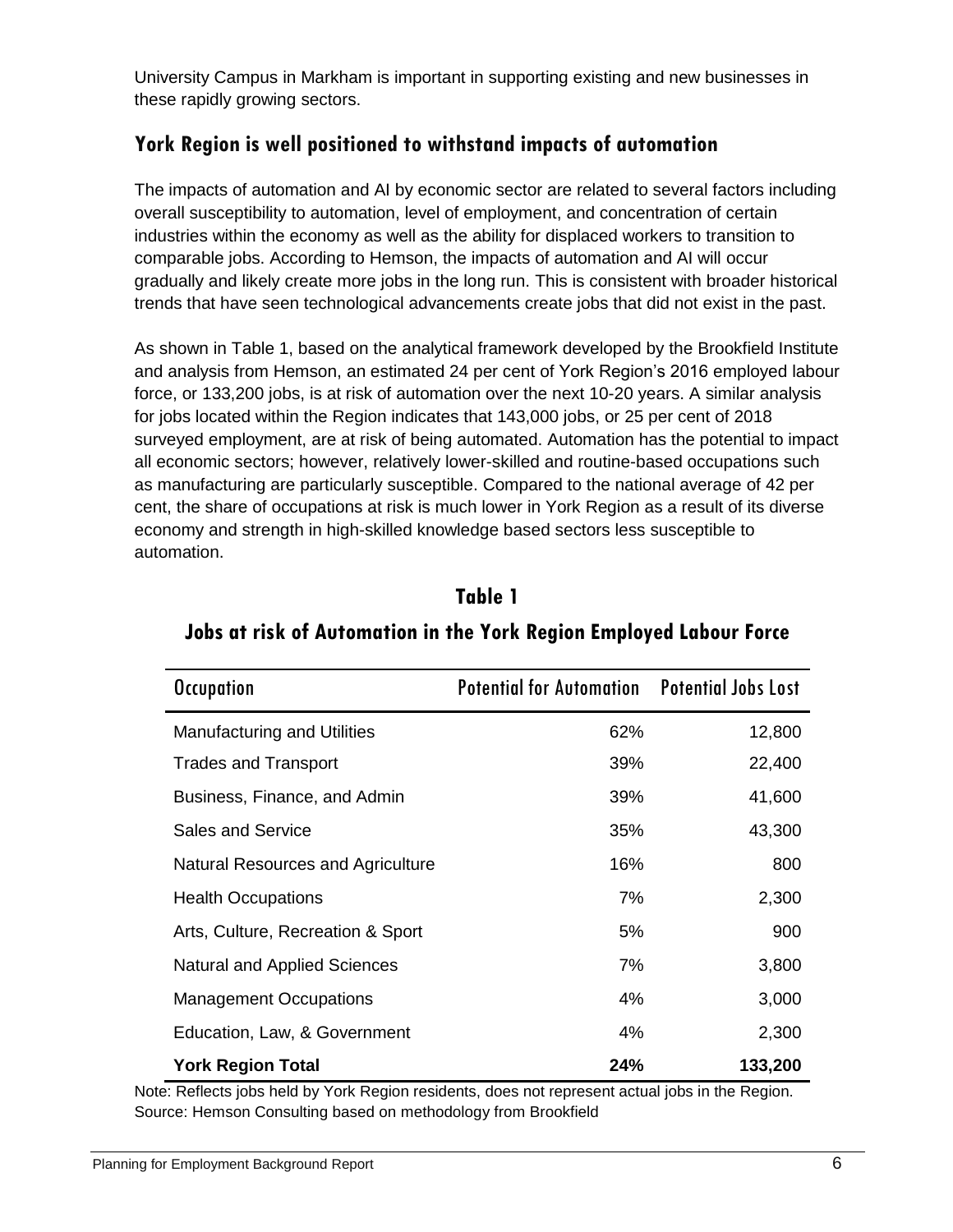# **Automation has the potential to increase demand or create jobs in higher-skilled industries**

Automation and other technologies have the potential not only to replace existing jobs, but to result in increased demand in others, or create entirely new ones. The adoption of technology has led to increased productivity and demand for human skills, judgement, cognitive, and interactive tasks. Many significant sectors in the economy such as website and application designers did not exist a few decades ago. As computer and information technologies continue to expand and evolve, knowledge-based industries such as software engineering and data analysis are likely to grow and compensate for losses in other industries.

#### **The Region's urban structure supports a range of employment opportunities**

As the backbone of the Region's urban structure, Regional Centres and Corridors are planned to achieve the highest population and employment densities in the Region and become mixed-use economic hubs with a range of live-work opportunities for York Region residents. The Growth Plan requires municipalities to direct major office employment to these areas. Clustering of economic activities, compact community design, and access to transit enhances the attractiveness of Centres and Corridors for businesses to cluster and gain access to a highly skilled and talented workforce.

### **Strategically located throughout the Region, employment areas continue to be major drivers of economic activity**

Employment areas offer sites for small and large businesses at lower costs than elsewhere in the Region. Although traditionally home to industrial business uses, employment areas have evolved over time to support a wide range of business uses. Among the Region's employment areas are three key nodes (shown in Attachment 2) that play important, but distinct roles in the Regional economy:

- The high-tech node in Richmond Hill and Markham forms part of the Tor-East megazone identified by the Neptis Foundation and has been identified by Hemson as one of only three major office nodes outside of Downtown Toronto
- The node in Central and West Vaughan includes lands in the Tor-West megazone and is strategically located around major rail and highway infrastructure such as the 400 and 427 and home to a large number of traditional/industrial type jobs
- Emerging employment areas along the 404 north provide attractive vacant sites to support significant employment growth moving forward

Outside of the Region's Centres and Corridors and employment areas are community and residential areas. Driven by population growth, employment in these areas is largely population-related and includes a number of people working at home (an estimated 51,100, or 8 per cent of total employment in 2018). Local retail and personal services such as schools, hospitals, and medical clinics in these areas are key components to mixed-use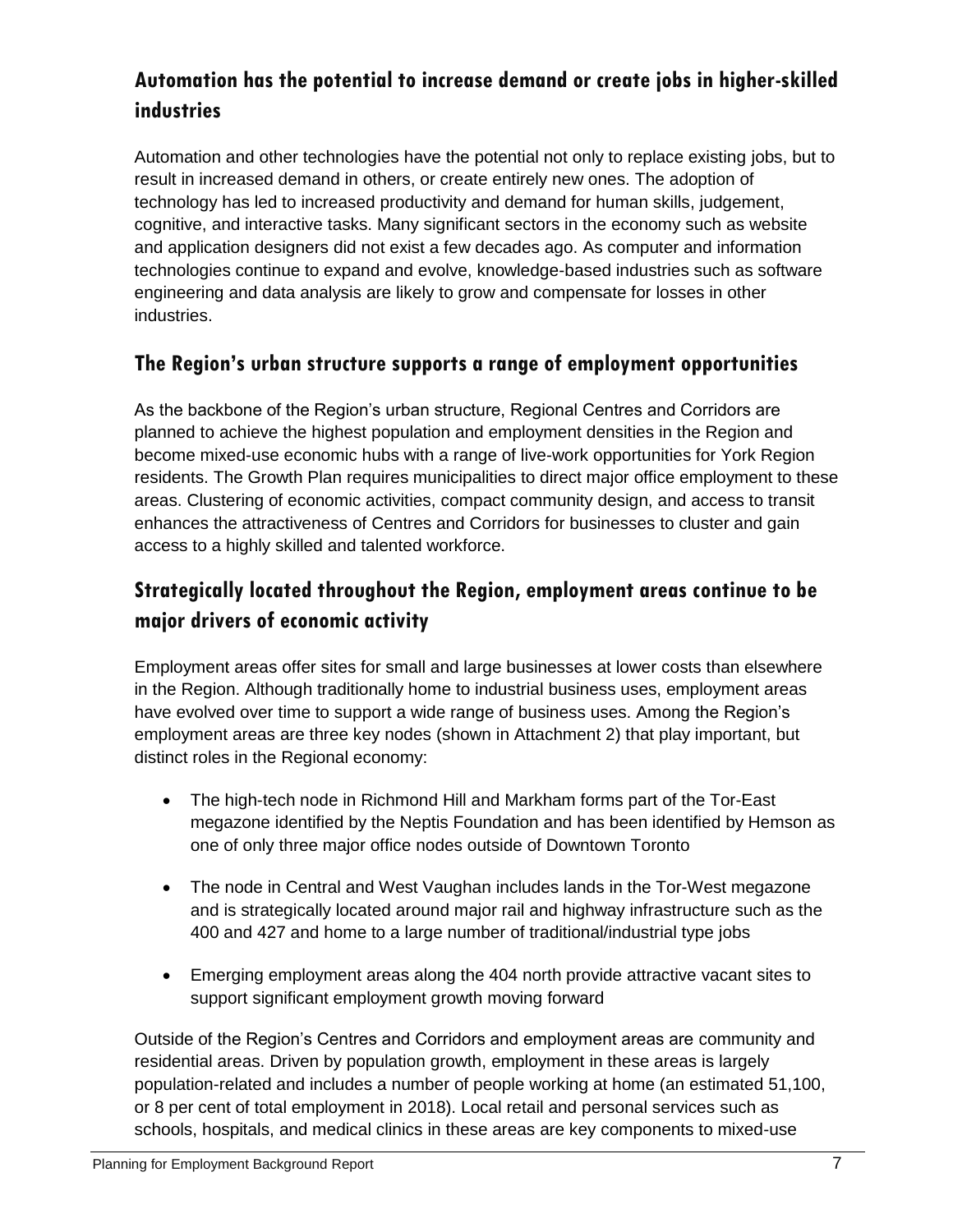communities as they allow residents, workers, and visitors to purchase goods locally. Shopping locally promotes active lifestyles, reduces travel times and congestion, and supports the Region's economy.

There are also 14,700 jobs (or 2 per cent of total 2018 employment) in the Region's rural areas outside the urban boundary that support primary and agricultural-related employment.

### **Driven by rapid growth in Centres and Corridors, major office employment is anticipated to continue to outpace growth in all other employment types**

As of 2018, one out of every five surveyed jobs (22 per cent) in the Region was located in Centres and Corridors, accounting for approximately 22,400 new jobs over the past decade. Approximately 72 per cent of the jobs created in Centres and Corridors since 2008 have been in the major office employment category. Region-wide, major office employment has outpaced employment growth overall, growing by over 33,400 jobs, or 48 per cent since 2008 to an estimated total of 102,300 jobs in 2018.

As the knowledge economy continues to evolve, the concentration of major office growth in Toronto is likely to continue which presents both challenges and opportunities for the Region. The challenge is that the overall demand for new office buildings outside Toronto has been reduced and is compounded by the increasing prevalence of office employment in non-office forms such as multi-unit industrial buildings. The opportunity will likely arise from the growing costs and other dis-benefits associated with Downtown Toronto such as congestion and crowding on transit which may drive employers to consider locations outside the City. Since 2010, the Region has attracted companies such as Aviva, Celestica, and Lenovo that were previously located in Toronto.

Outside of the City of Toronto, York Region is positioned better than most to compete for office development. Over the past ten years, York Region has accommodated 25 per cent of new major office jobs created in the GTHA. As of 2018, there were 21.6 million square feet of major office space in the Region with an additional 640,000 square feet (8 buildings) under construction and 3.9 million square feet (38 buildings) within proposed applications.

### **Amenity rich and transit accessible work environments will be critical to attract and retain talent**

Key factors for knowledge and creative industries are access to talent and amenity-rich office space and work environments. The competition for talent is driving companies to locate in areas well served by transit with access to services such as restaurants and retail that cater to younger workers.

Attracting talent and business growth to York Region is supported by the Region's commitment to infrastructure investments and transportation expansion. Viva bus rapid transit and the Spadina Subway extension into Vaughan have supported significant office and residential construction. Working with the Province on the Yonge subway extension and all day two-way GO service will further support new business opportunities.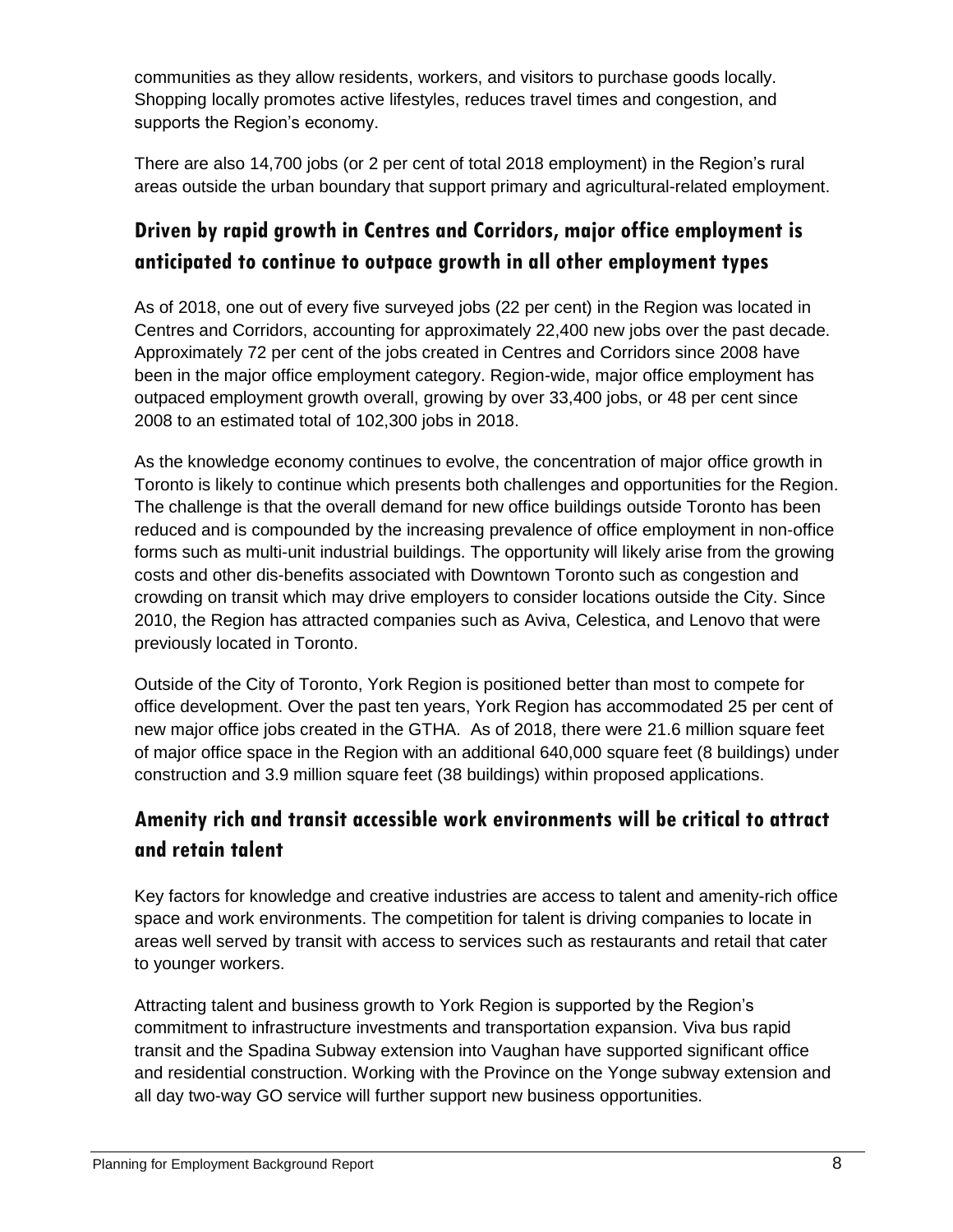Increasing the attractiveness of Centres and Corridors for businesses and the broader GGH labour force will be dependent on prioritizing development of a high-quality, sustainable, and walkable public realm. As the urban structure evolves and Regional Centres and Corridors mature, these core attributes will promote the continued competitiveness of the Region as a top business location in the GTHA.

# **Protection of employment areas is essential as the demand for employment land is anticipated to remain strong**

Employment areas are vital to the Regional economy. As of 2018, 53 per cent of York Region jobs were located in employment areas, including 76 per cent of the Region's largest employers. As of 2017 there were 2,600 ha of vacant employment land in the Region, protection of these areas to 2041 and beyond will be critical to ensure that choice is available to prospective businesses. More detail on each of the Region's employment areas can be found in Attachment 2.

Future demand for employment area development in York Region is anticipated to remain strong. Growth in e-Commerce has driven a surge in demand for distribution space close to major urban centres. Manufacturing will continue to play an important role with fewer workers and more automation. Mixed-use employment areas are not appropriate to support growth in these sectors because of higher land costs and because businesses in these industries often have specific location requirements that are often incompatible with sensitive uses such as residential and institutional.

Growth in employment areas will be driven by increasing demand for large sites with superior transportation access and evolving trends towards office uses in industrial flex space and older multi-unit industrial buildings. An appropriate land supply will be required for all types of industry to provide flexibility for employers over the long-term. The Region's strategically located employment areas, particularly along major highways and near intermodal facilities, will be important assets as these industries grow. While the composition of jobs is likely to shift toward more advanced forms of manufacturing, protection of employment areas will be important to accommodate employment growth in this export-based sector.

The Province is contemplating the introduction of Provincially Significant Employment Zones through proposed Amendment 1 to the Growth Plan but no amendments have been finalized at this time. It is staff's opinion that the identification of these zones, and Council's recommendations to the Province on Amendment 1, does not impact this background report. Future MCR related reports will address any applicable Growth Plan amendments once finalized.

# **Increasing office uses and intensification will contribute to higher densities in employment areas**

While the Region encourages office development in Centres and Corridors, recent trends show that increases in employment area employment have been driven primarily by growth in service and knowledge-based sectors. These office-based sectors are being accommodated in a range of building types, specifically flex-office space and older industrial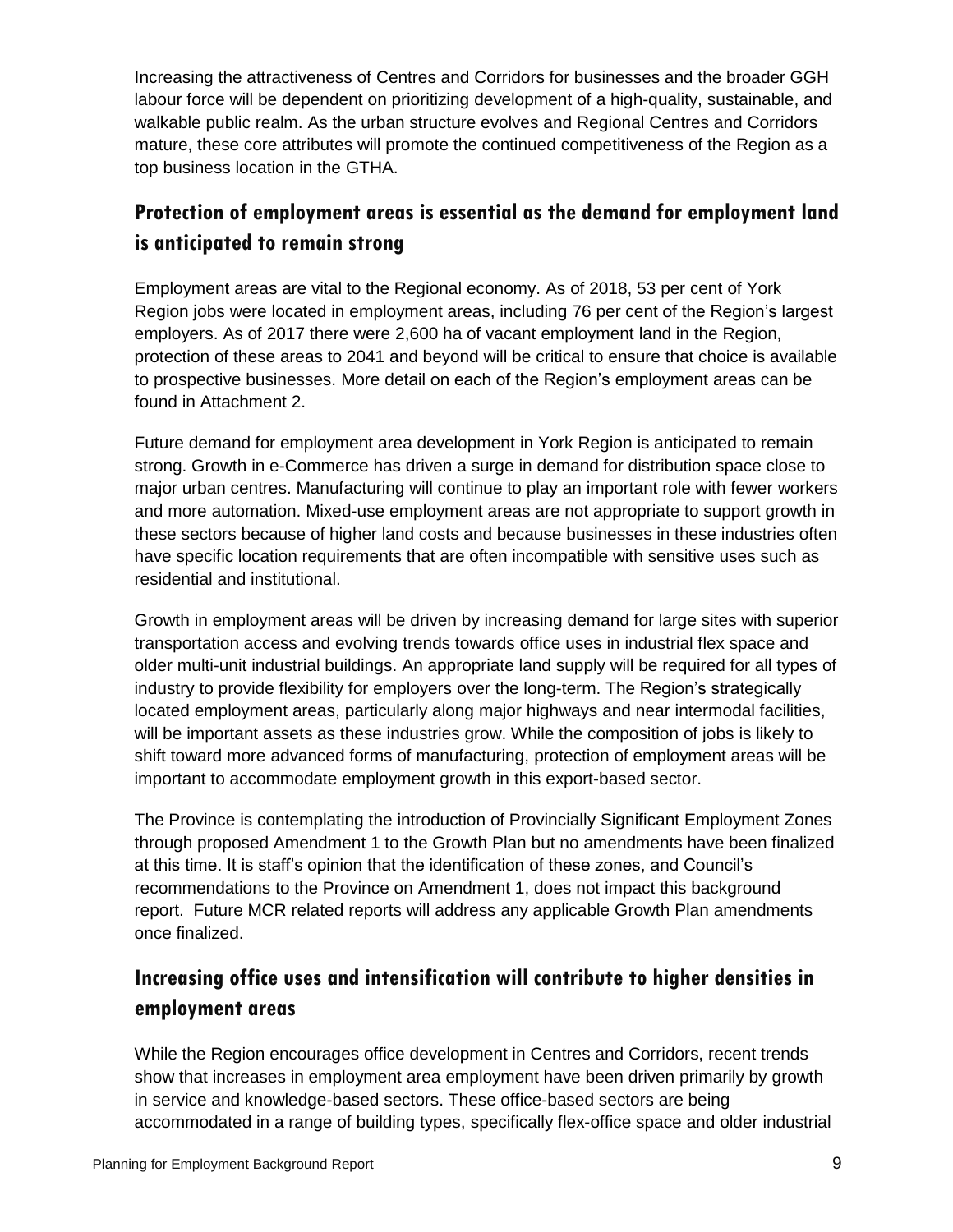buildings that have been re-purposed to accommodate higher density uses. The impact of this trend has been a "blurring of the lines" between traditional employment area employment such as manufacturing and industrial uses, and office employment. Approximately 54 per cent of "office type" jobs in employment areas are accommodated outside of major office buildings, a trend likely to continue as service sector and knowledge based uses are accommodated in employment areas. Flex-office and multi-unit industrial building types in employment areas will play an important role moving forward by providing space at a lower cost than other areas of the Region, particularly for small businesses and technology-related start-ups.

Intensification in employment areas is another factor contributing to increased densities. Since 2011, over 60 per cent of employment area growth has been accommodated through employment intensification of existing built parcels and buildings. Despite part of this growth being attributed to re-occupancy of vacant space following the 2008/2009 recession, considerable job growth is anticipated to be accommodated through intensification moving forward.

These trends have resulted in an overall decrease in floor space per worker and a corresponding increase in employment area density over the past five years from 65 jobs per hectare in 2013 to 70 jobs per hectare in 2018. Largely due to location and the sector makeup of employment areas, densities vary across the Region. In West Vaughan where there are a large number of warehouse and distribution facilities, densities are as low as 15 to 25 jobs per hectare compared to densities of 290 jobs per hectare in employment areas such as the Commerce Valley business park in Markham where there is a large concentration of professional service employment in office and multi-unit industrial buildings.

### **Retail locations remain important as their role evolves to incorporate different types of retail delivery and support online retailers**

Along with growth in e-Commerce and demand for industrial distribution there has been a shift in the pattern of retail development, as evidenced by recent closures of major large North American brick and mortar stores. While this trend may continue, it is being moderated by the establishment of retail stores by major online retailers, notably Amazon, to create a physical footprint for the sale and delivery of goods. Other related trends are growth in standalone pick up locations and the ability to order items online and pick up in stores ("click and collect").

The likely impact will be a reduced need for new retail space combined with the continued repurposing of existing stores to accommodate a wider range of uses. At a local scale, needs of residents still need to be met, and at a regional scale, there is still demand for space in regional malls because of the enduring appeal of the shopping experience. Most of the change will be in mid-scale developments such as community shopping centres as traditional anchor tenant's move their business online.

These shifts are likely to result in a reduction in employment in the retail sector due to the continued automation of routine-oriented service tasks.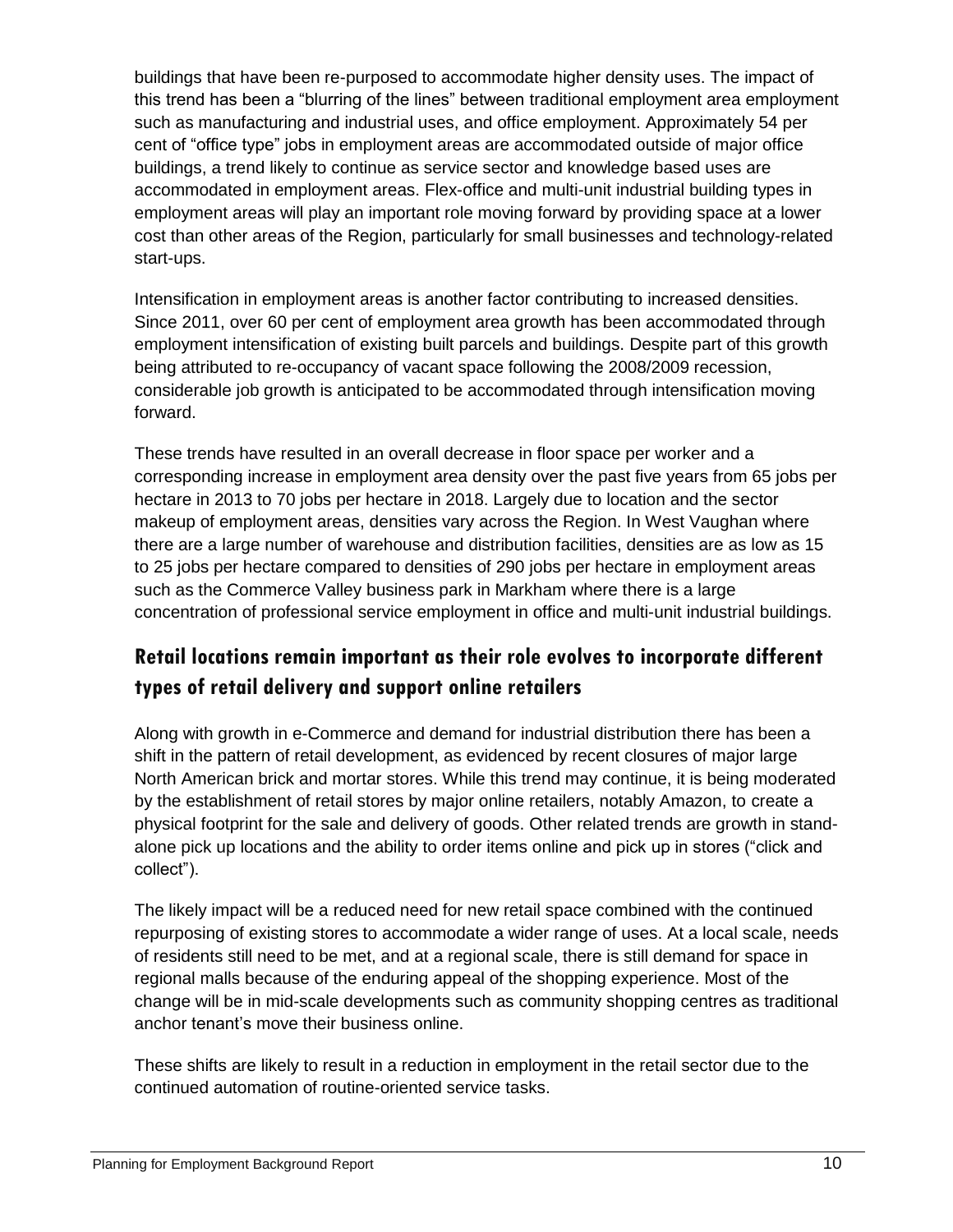#### **EMPLOYMENT AREA PLANNING**

# **Municipalities in Canada and around the world are changing the way in which they plan employment areas**

The employment trends presented in this analysis are reflective of broader national and global economic trends that relate to employment policy planning. To better understand and address these trends and plan for the changing nature of employment, municipalities worldwide have completed studies to review employment areas. In Canada, Toronto, Waterloo, Milton, Victoria, British Columbia, and Surrey, British Columbia and others such as Sydney, London, Stockholm, and Anaheim have created new policy direction to help prepare and plan for future change. Common findings from these studies are summarized below, and Attachment 3 provides additional detail on each study.

### **Increasing flexibility along corridors and improving built form are two common approaches to increase attractiveness of employment areas**

While the overarching theme in all municipalities studied was an emphasis on protecting and preserving employment areas, there was a focus on improving the attractiveness of these areas for businesses and improving live-work relationships for residents. To accomplish this, two inter-related policy directions emerged: the need for increased flexibility in employment area designations along corridors and the need to improve built-form and the pedestrian environment.

Jurisdictions studied are amending existing policies to both limit the number of employment area designations and introduce designations that permit a broader range of employment uses in strategic locations. Locations identified include areas adjacent to major arterial roads or within broader community centres. Through the introduction of increased flexibility, municipalities are hoping to better align these targeted areas with other city building initiatives to capitalize on investments in infrastructure, better integrate employment and nonemployment uses, and provide for a broader mix of employment uses and amenities. While increasing flexibility in strategic locations, municipalities are stressing the importance of protecting inner and core areas for traditional employment uses such as manufacturing and industrial uses.

Municipalities are also developing implementation plans, guidelines, programs and incentives to improve the built form of employment areas to make these areas more attractive to employers and employees. Municipalities cited use of landscape and urban design guidelines to improve pedestrian environments and encourage mobility and connectivity to support multi-modal uses in employment areas.

### **Municipalities are developing creative solutions to rejuvenate employment areas and stimulate economic growth**

Municipalities are recognizing older employment areas that may be in transition and are developing strategies and policies to support redevelopment where appropriate. This may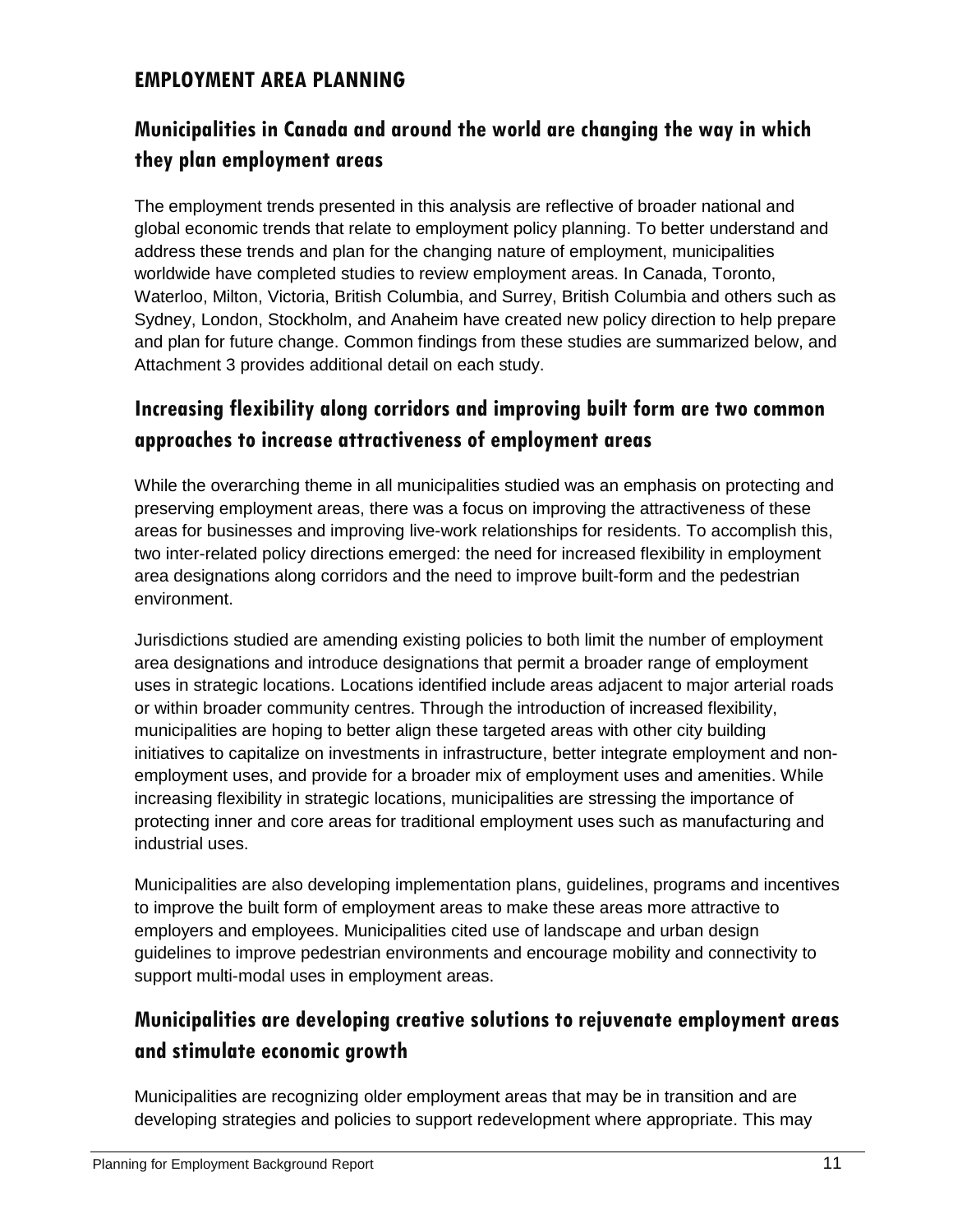include use of Community Improvement Plans and/or identification of Business Improvement Areas to revitalize sites previously occupied by heavy industry or rail yards. In some cases, financial incentives are being used to encourage office development in "innovation or creative districts".

#### **Analysis will inform the Region's employment forecast and policy considerations**

This report, along with Attachments, provide background analysis for the Region's employment forecast and policy update which forms part of the Municipal Comprehensive Review and update of the Regional Official Plan. The following are examples of policy considerations that will be explored with local municipalities and the public in development of the Region's policy framework:

- Planning for the changing nature of employment by promoting transit supportive high quality urban environments attractive to office development as the knowledge economy evolves
- Protecting employment areas over the long term for a broad range of employment uses, including growth in transportation, logistics, and warehouse facilities
- Appropriate land use flexibility in suitable employment area locations
- Developing strategies to support redevelopment and rejuvenation of employment areas

# **Further analysis is required to designate employment areas in the Regional Official Plan and derive employment area density targets**

Preserving employment areas is an important planning tool for securing the Region's economic future. Over the coming months, Regional staff will be working with local municipalities to ensure the unique needs of each local municipality are considered when delineating and designating employment areas in the Region Official Plan. The work will incorporate the following:

- 1. Findings from the historical and future trends analysis and jurisdictional scan
- 2. Results of the assessment of site specific conversion requests
- 3. A broader review of the Region's employment areas in the context of the evolving urban structure, infrastructure investments, and the changing nature of employment

A key input to this work will be a Council Workshop which has yet to be scheduled.

# **5. Financial**

Work related to analysis of employment data is completed by internal resources and all costs are addressed in the approved Planning and Economic Development budget. Consideration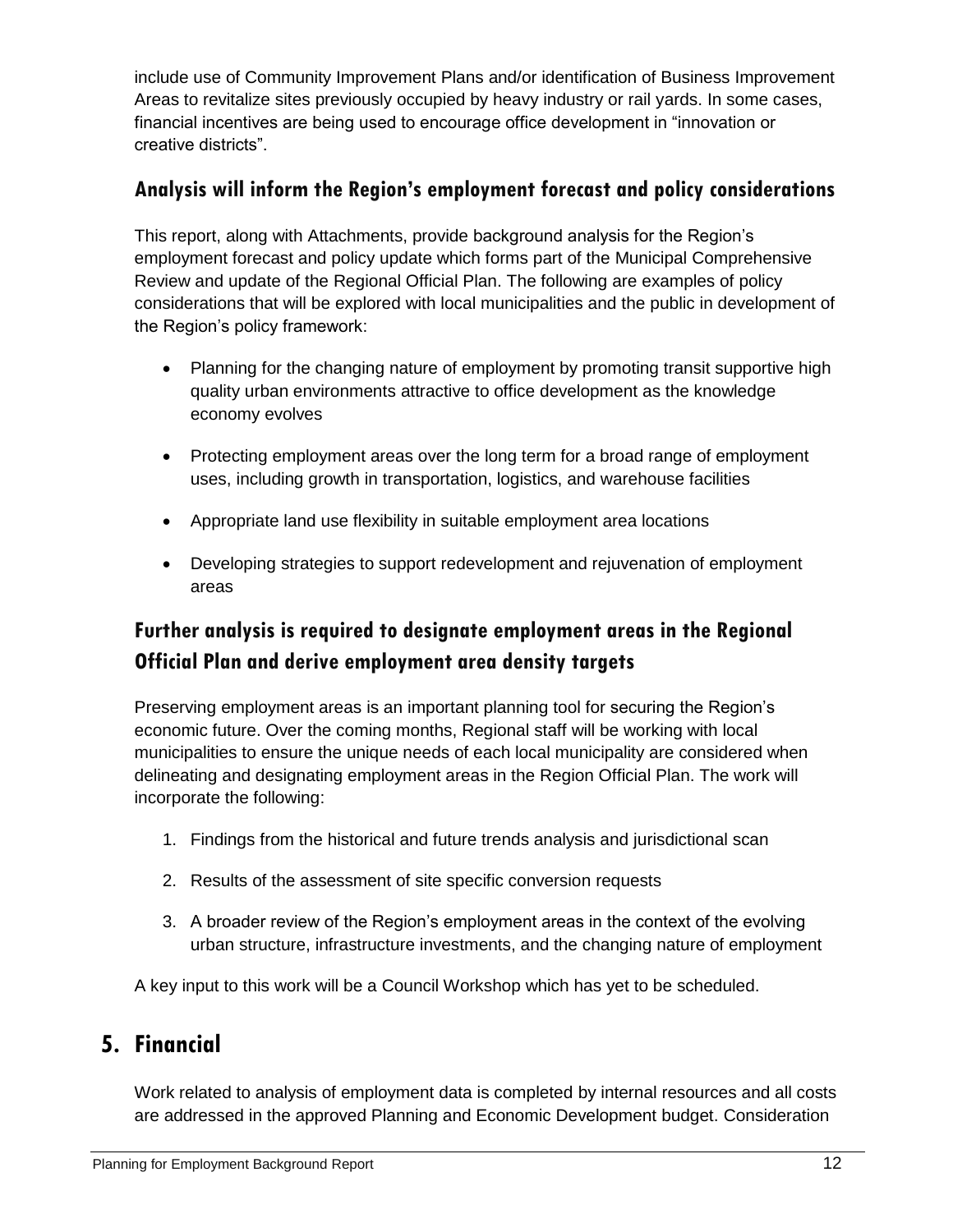of the findings and observations through the review and update of the Regional Official Plan will occur within the existing staff complement and necessary consultant services through the approved budget.

# **6. Local Impact**

York Region staff have met with local municipal planning staff to discuss employment planning. Extensive consultation with local municipal staff will continue to occur when developing the Region's employment forecast, policy update and when designating employment areas in the ROP, including assessment of employment area conversion requests. Local municipalities are key partners in planning for employment in the Region.

# **7. Conclusion**

York Region has a diverse employment base with a range of industries and key economic clusters that continue to grow and prosper. Moving forward, consistent with broader economic trends, knowledge-based sectors are expected to be among the fastest growing sectors in the Region. The Region's strengths in these industries will contribute towards a more resilient economy to withstand impacts of automation.

In planning for future employment growth through the employment forecast and policy update, protection of employment areas will continue to be important to accommodate an increasing demand for warehouse and distribution facilities as well as flex-office space uses. Increasing flexibility in strategic locations and improving built form of employment areas through creative solutions will also be an important policy consideration.